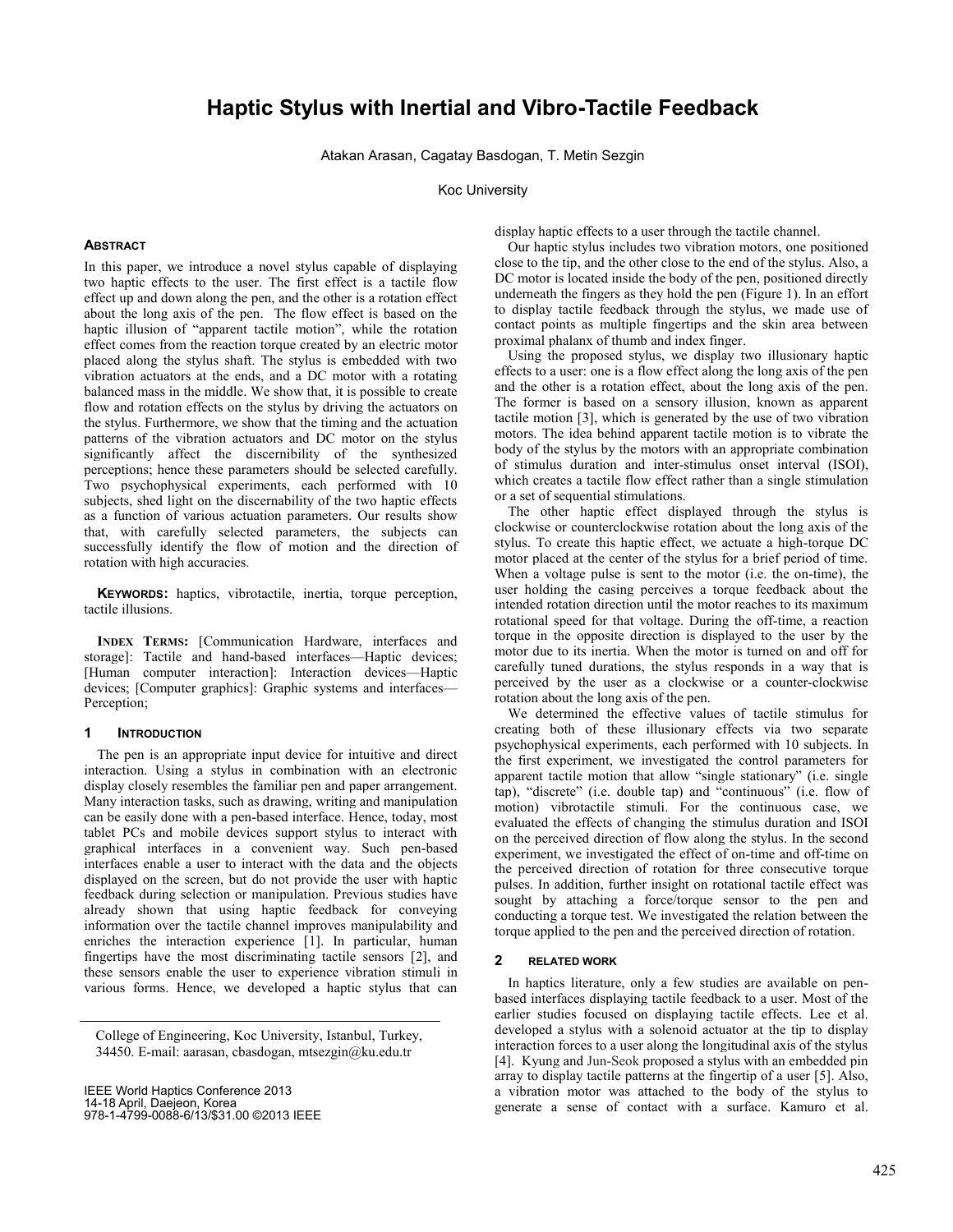developed an ungrounded kinesthetic display which is capable of bending about a pivot point to facilitate three-dimensional interaction [13]. Withana et al. proposed a haptic stylus which changes its effective length when the stylus pushed into a touch screen [14].

Except Kamura et al. [13], all other designs contain single actuator and they lack the ability to render the wide variety of effects that our system is capable of. The richness of haptic effects displayed through a stylus can be increased by using multipleactuators instead of a single one. Using multiple-actuators, wide range of haptic effects can be generated by altering not only the frequency, intensity, and duration of a single stimulus, but the location, spacing, and direction of the actuators, as well as the synchronization between them. For example, by altering the stimulus duration and ISOI of the actuators, it is possible to create a tactile illusion of continuous motion, also known as apparent tactile motion [3]. Similarly, if the intensities of the stimuli are altered, one can create a "Phantom" sensation, which is perceived as an illusionary vibrating actuator located between the real actuators [9]. These tactile illusions generated by multiple actuators have been used in different application domains including wearable computing [12], gaming [6], mobile devices [10], and, automotive technology [11].

In our study, we adopt the concept of apparent tactile motion to generate and display a flow effect along the long axis of our stylus by means of two vibration motors. Additionally, a rotational direction cue about the long axis of the stylus is provided to the user via a DC motor. Rotational sliding displays and inertial systems have been suggested for displaying directional haptic cues. In [7], a set of experiments were conducted to understand the human tactile discrimination thresholds for perceived rotation rate at the fingertip. In their setup, the index finger of the user was in contact with a rotating disk. The friction between the fingertip and the disk surface generated a haptic cue for the direction of rotation. Nakamura et al. developed a portable and mobile cube to display rotational direction cues to the palm of a user holding the cube [8]. The directional cues were generated by controlling the voltage signals to the three orthogonally positioned motors inside the cube. Amemiya et al. implemented directional torque feedback in mobile devices through abrupt start and stop of a flywheel [15]. In [16], using gyroscopic effect, directional torque feedback was generated by a flywheel surrounded by two-axis actuated gimbal.

The remainder of the paper is organized as follows: In Section 3, we present the design of the hardware and software parts of our haptic stylus. In addition, the methods used for creating and displaying a) the flow and b) rotational haptic effects are given in the same section. In Section 4, the procedures and the results of the two psychophysical experiments are presented. Finally, Section 5 presents a discussion of the results and future work.



Figure 1. Our stylus and its components

### **3 METHOD**

### **3.1 Design of the Haptic Stylus**

Our haptic stylus is a simple and a low-cost apparatus designed for displaying tactile feedback to enhance interaction with graphical interfaces. Our stylus consists of a cylindrical casing and physical actuators integrated into the casing. The choice of the physical actuators is critical for the effectiveness and expressiveness of the tactile feedback displayed to the user.

To create a flow effect via vibrotactile stimulus, linear resonant actuators (LRAs), eccentric rotating masses (ERMs), or piezo actuators could be utilized. We have chosen coin type ERM actuators over LRA and piezo actuators. Coin type ERM actuators are compact and lightweight, and have a larger bandwidth than coin type LRA actuators. Moreover, coin LRA actuators vibrate in the axial direction (i.e. normal to the coin surface) whereas coin type ERM actuators produce radial vibrations. Hence, the vibration signals are better transmitted to the body of the stylus through the use of ERMs. The piezo actuators were not preferred for the design since their power consumption is typically higher than vibration motors. Two coin type ERM actuators (model C1026B200F; Kysan Electronics Inc.) were placed close to the tip and the end of the stylus (Figure 1). To improve the performance of the actuators, a haptic motor driver (model DRV8601, Texas Instruments) was used. The driver was optimized to drive ERMs and LRAs with a fast turn-on time (0.1 ms) using only a singleended pulse width modulation (PWM) input signal.

To create rotational direction effect, a brushed DC Motor with a high rated torque was used. This motor was placed around the center of the stylus close to the tip (Figure 1). Short voltage pulses sent to the motor produce a torque for a short duration. To amplify the effect of torque, a cylindrical balanced mass was attached to the output shaft of the motor. Besides the inertia of the armature, the additional inertia coming from the cylindrical mass increases the torque transmitted to the user through the casing. A motor driver (model L293D; ST Microelectronics Inc.) was used to



Figure 2. For a constant stimulus duration, effect of ISOI on the tactile flow effect displayed through the stylus



Figure 3. Rotational Direction Effect: during on-time, motor generates intended torque on the casing and during off-time, reaction torque is generated on the casing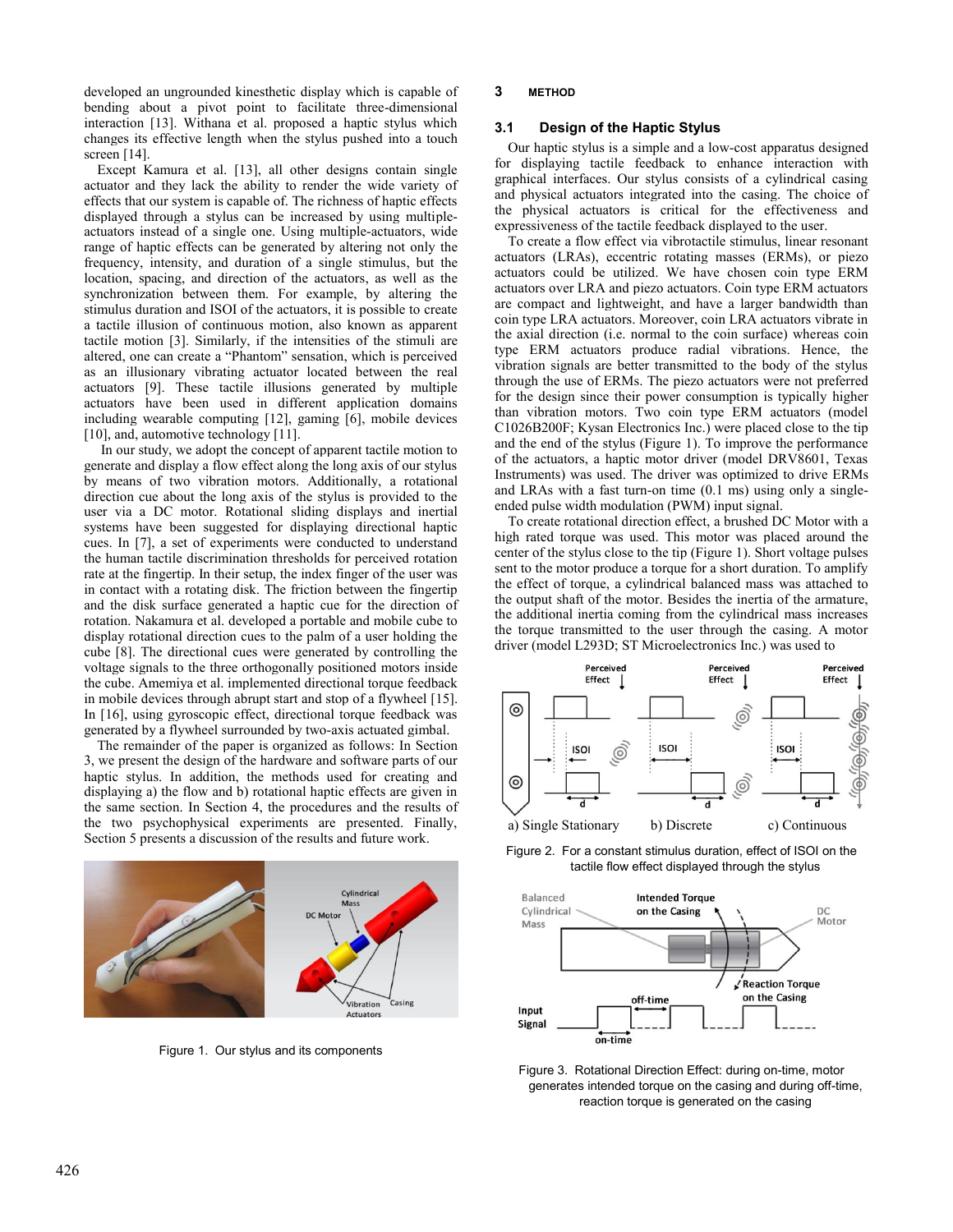control the motor. This driver is specifically designed to control high torque DC and stepper motors. The communication between the drivers and the host PC was achieved by a microcontroller (model ATTINY 2313; Atmel Inc.). The microcontroller receives the commands from the host PC via UART (Universal Asynchronous Receiver/Transmitter) at 38400 baud rate and generated PWM signals at 125 Hz for the drivers.

# **3.2 Haptic Effects**

The principles underlying the synthesis of the two effects that our stylus can render are based on the so-called flow effect and the rotational direction effect.

# 3.2.1 Flow Effect

When two vibration motors placed in close proximity on the skin are actuated with overlapping actuation times, they are not perceived as two separate actuators, but as a virtual actuator moving between them (Figure 2). This sensory illusion is known as apparent tactile motion and has been studied since the early 1900s [6]. This illusion is achieved by adjusting the duration of vibrotactile stimulus and the inter-stimulus onset interval (ISOI), i.e. the duration between the onsets of the actuators separated. While this illusion has been demonstrated on human forearm and back [6], to our knowledge, it has not been implemented on a penbased interface. Moreover, earlier works only considered the cases where the actuators are in full contact with the skin, but we show that this illusion is still very effective when there is no direct contact with the actuators as in our case.

# 3.2.2 Rotational Direction Effect

Torque generated by a motor is proportional to the derivative of angular velocity as well as the inertia of the armature and the load on the output shaft, which is formulated as follows

$$
\tau = (J_{Armature} + J_{Load}) * (d\omega/dt)
$$

In our design, we attach a cylindrical balanced mass to the output shaft of the actuator to increase the total moment of inertia, hence the torque displayed to the user through the DC motor. The additional mass is an alternative solution to increase the torque rather than replacing the motor with a larger one having a higher rated torque. In this way, we keep the stylus compact in size.

When a voltage pulse is sent to the motor, the rotational speed reaches to a maximum value,  $\omega_{\text{max}}$ , for that voltage during the ontime (Figure 3). During the off-time, a reaction torque  $\tau_r$  is generated in direction opposite to the intended direction of torque τ. Even a reaction torque τ<sub>r</sub> exists, the user still perceives the direction of the intended rotation successfully if the on- and offtime of the pulses are selected carefully. In our preliminary experiments, we observed that three pulses are sufficient to effectively convey the direction of the rotation.

### **4 EXPERIMENTAL RESULTS**

We conducted two separate experiments. The goal of the experiments was to determine the effective values of stimulus parameters for displaying the proposed illusions through the stylus. Two separate groups of 10 subjects participated in each experiment. The average age of the subjects in the first and the



Figure 4. Tactile Flow Effect: The contour graphs on the top row display the percentage of the votes given by users to each rating class (single stationary, discrete, and continuous) for combinations of various ISOI and stimulus duration values. The bottom graph combines these plots and shows the rating of the most dominant effect at each point in terms of percentages. Note how the valleys in the combined plot clearly divide the space into three distinct regions corresponding to distinct effects.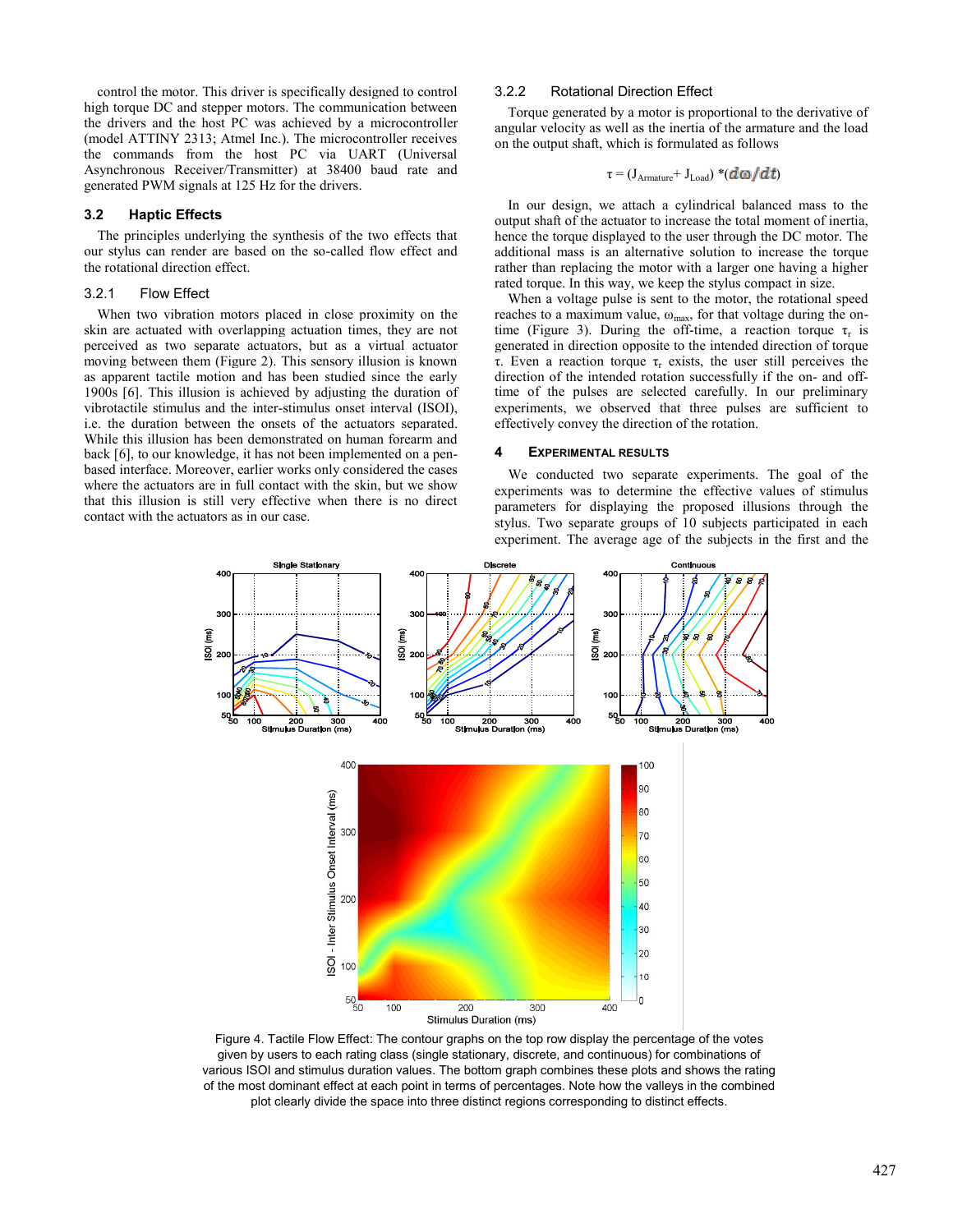

Figure 5. Tactile Flow Effect: The contour graphs on the top row display the percentage of the votes given by users to each rating class (single stationary, discrete, and continuous) for combinations of various ISOI and stimulus duration values. The bottom graph combines these plots and shows the rating of the most dominant effect at each point in terms of percentages. Note how the valleys in the combined plot clearly divide the space into three distinct regions corresponding to distinct effects.

second experiments were 24±2 and 24±3, respectively. The participants did not have any known sensory impairments and had not participated in a user study related to haptics before. They were all right handed. Hence, they used their right hand to hold the stylus and left hand to enter their responses by pressing the keys on the keyboard. During the experiments, the subjects sat comfortably on a chair facing towards the computer screen displaying the experimental protocol and put on headphones that played "sounds of nature" to block auditory cues. In the second experiment, a visual barrier was put in place to prevent the subjects from seeing their hand and the stylus.

# **4.1 Experiment 1**

In the first experiment, the goal was to determine the effective values of stimulus duration and ISOI for displaying the tactile flow effect. Five different values, 50, 100, 200, 300, and 400 ms, were used for stimulus duration and ISOI. Two flow directions along the long axis of the stylus were investigated: from the tip of the stylus to the end of the stylus and vice versa. The experiment consisted of a total of 500 trials: 50 trials (5 stimulus durations x 5 ISOIs x 2 directions) with 10 repetitions per trial. The subjects completed the experiment in two sessions in the same day: one session (250 trials) for each direction. Each session took no more than 20-25 minutes and there was a break of at least 3 hours between the sessions. In each trial, the subjects were asked to characterize the tactile stimulus displayed through the vibration motors as "single stationary", "discrete", or "continuous". The trials in each session were randomized to eliminate any bias.

Before starting each session, the subjects were presented a training session including all possible combinations of the parameters  $(25 \text{ trails} = 5 \text{x} 5)$ .

# **4.2 Experiment 2**

In the second experiment, the goal was to determine effective values of on- and off-time durations of the 3 pulses sent to the DC motor for displaying rotational direction effect. Six different values, 25, 75, 175, 275, 375, and 575 ms, were used for on-and off time durations of the motor for clockwise and counterclockwise rotations about the long axis of the stylus. There were a total of 720 trials in this experiment: 72 trials (6 on-time durations x 6 off-time durations x 2 directions) with 10 repetitions of each trial. The subjects completed the experiment in three sessions in the same day. Each session took no more than 20-25 minutes and there was a break of at least 2 hours between the sessions. In each trial, the subjects were asked to differentiate if the torque displayed through the DC motor as "clockwise", or "counterclockwise" with respect to the long axis of the stylus. The trials in each session were randomized to eliminate any bias. Before starting each session, the subjects were presented a training session including all possible combinations of the parameters (36 trails =  $6x6$ ).

### **4.3 Results**

Figure 4 and Figure 5 are concise graphs showing the effect of stimulus duration and ISOI on the perception of the subjects in the first experiment. Both figures illustrate that three regions are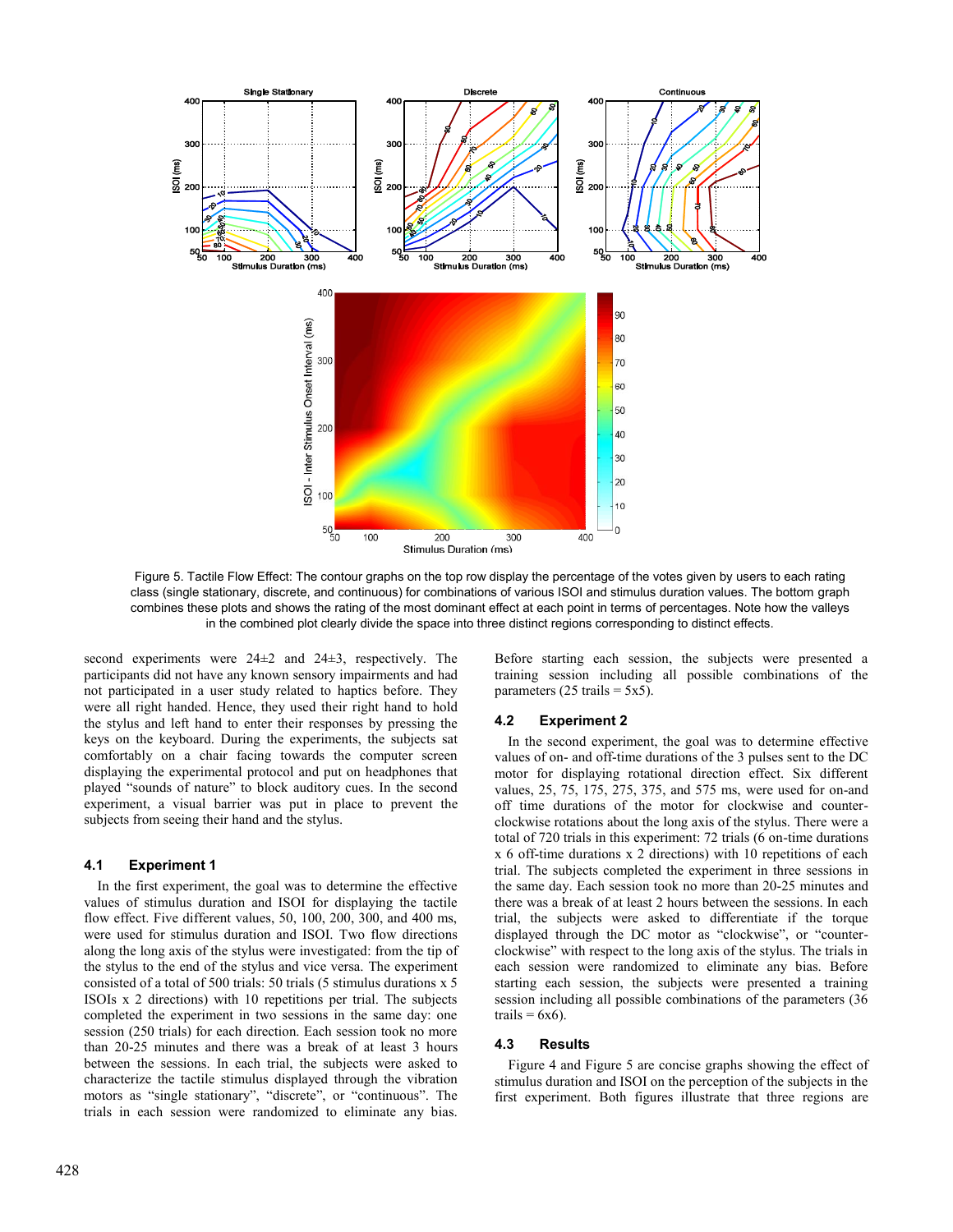clearly separated from each other: the bottom left region representing the "single stationary", the top left region representing the "discrete", and the middle right region representing the "continuous" stimuli, as perceived by the subjects.

The response of the subjects was analyzed by a Three-Way Repeated Measures Analysis of Variance (ANOVA). We investigated the effects of stimulus duration, ISOI, and the direction of tactile flow on the perception of the subjects. A significance level of  $\alpha = 0.05$  was used throughout the analysis of the results. ANOVA analysis suggested that duration of stimulation is a significant factor  $[F(4,36)=102.65, p<0.05]$ . Paired t-tests showed that the accuracy of tactile flow perception is higher as stimulus duration increases ( $p<0.05$ ) (Figure 7a). The ISOI was also a significant factor affecting the perception of the subjects  $[F(4,36) = 7.18, p<0.05]$ . Paired t-tests showed that the stimulus was perceived as "continuous" as ISOI was between 50 and 200 ms ( $p$ <0.05). For example, at the stimulus duration of 300 ms, the percentages of the "continuous" response perceived by the subjects for ISOI 50, 100, and 200 ms here significantly high that those of ISOI 300 and 400 ms (Figure 7b). ANOVA analysis

a) Clockwise



b) Counter-Clockwise



Figure 6. Rotational Direction Effect. The tactile effect is given in a) clockwise b) counter-clockwise directions on the stylus. The color bars next to the plots indicate the accuracy of perceived direction.

showed that the direction of flow was not a significant factor on the decision of the subjects  $[F(1,9) = 0.03, p=0.86]$ . In other words, the subjects correctly judged the type of stimulus independent of the direction of flow. This is also evident in Figure 4 and Figure 5 since both plots are quite similar to each other.

Figure 6 is a concise graph showing the effect of on and offtime durations on the perception of the subjects in the second experiment. In each plot, red colored region represents the parameter space in which the direction of rotation was perceived successfully by the subjects. The responses of the subjects were also analyzed by a Three-Way Repeated Measures Analysis of Variance (ANOVA). The analysis was utilized to investigate the effects of on and off-time durations on the perception of the subjects. A significance level of  $\alpha = 0.05$  was used throughout the analysis. ANOVA results suggested that durations of on and offtimes significantly influence the decision of the subjects about the direction of rotation [F  $(5, 45) = 4.49$ , p<0.05, [F  $(5, 45) = 4.49$ , p<0.05], respectively]. The results showed that the subjects have identified the direction of rotation more successfully at the higher on- and off-time durations (Figure 7 c, d). The results of ANOVA showed that the perception of rotational direction was not significantly affected by the selected direction [F  $(1, 9) = 0.03$ , p=0.86]. Hence, the perception of direction only depends on the on and off time durations.



Figure 7. Accuracy of perception with standard deviation for flow of motion a) with constant ISOI b) with constant stimulus duration and rotational direction c) with constant on-time d) with constant off time

# **5 DISCUSSION**

The results of first experiment demonstrate that the sensation of tactile flow can be reliably created on a stylus by using two vibration actuators. Among the three parameters, stimulus duration and ISOI significantly alter the perceptual characteristics of the tactile flow but the direction of flow has no effect. Higher duration and lower ISOI values increase the perception of a "continuous" flow as shown in Figure 4 and Figure 5. The effective values of parameters for perceiving "single stationary", "discrete", and "continuous" stimuli are different than those reported in previous studies on apparent tactile motion performed on human forearm and the back [6]. This can be explained by the